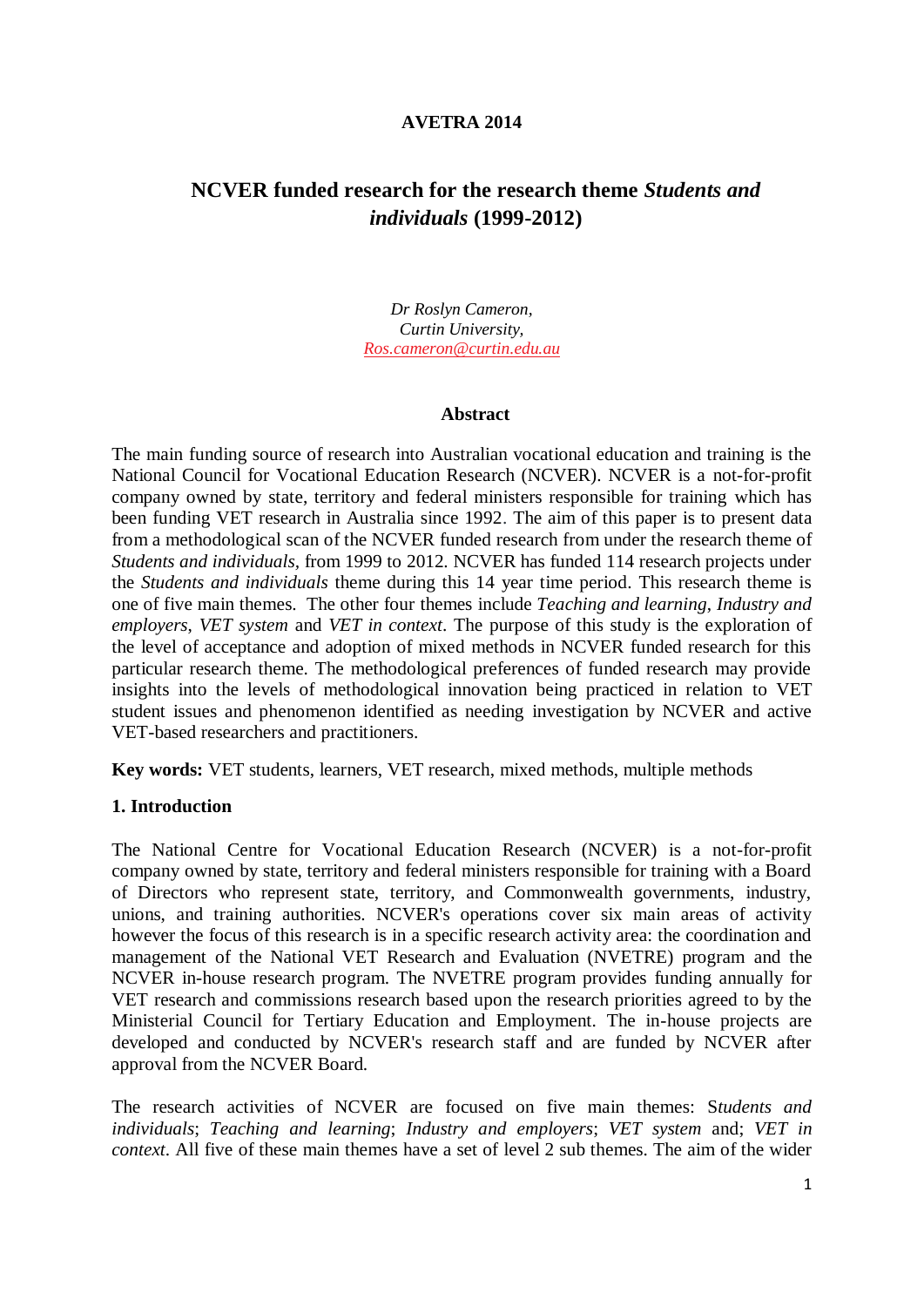study (which is still being undertaken with preliminary stages reported in 2011 by Cameron), is to conduct a scan of the research methods utilised in NCVER funded research from 1998- 2012 across all five thematic areas. The main objective being to calculate prevalence rates under four broad methodological categories: quantitative (QUAN); qualitative (QUAL); mixed methods (MMR) or; Other. The wider study will then progress to more qualitative analysis of the mixed methods research projects identified to gauge the quality and levels of methodological innovation being undertaken.

Methodological diversity and innovation are aspects of research which are gaining attention with some overseas funding bodies embedding the requirements for mixed methodologies and multidisciplinary research teams into funding guidelines. Plano Clark (2010) acknowledges the important role funding bodies play in relation to the adoption and acceptance of certain methodologies through the allocation of resources and research priorities:

*The importance of funding for research occurs through allocating resources, setting research priorities, and conveying norms for research within disciplinary and cultural contexts. As such, funding mechanisms play an important role in research because they directly influence the questions that researchers study as well as the methods used* (Plano Clark 2010, p. 428).

This paper reports the findings from the study of the methods adopted for one of the five main NCVER funded research themes: *Students and individuals*. The *Students and individuals* research theme has a set of 4 sub themes and the number of funded projects for each is listed as: General  $(n= 7)$ ; Careers and pathways  $(n= 25)$ ; Learner groups  $(n=67)$  and; Student achievements and outcomes (n=15). Bringing this to a total of 114 research projects funded over the 1999 to 2012 period. A major aim of the research is to determine whether mixed methods approaches are being funded in Australian VET based research and as a consequence, determine the level of acceptance and adoption of mixed methods. It is premised here that mixed methods is an indicator of a level of methodological diversity and innovation.

The methodology employed in this current study is content/document analysis of research project summary descriptions available on the NCVER website and from NCVER archives. Mixed methods prevalence rate studies are discussed prior to describing the methodology and reporting and discussing the findings. The paper concludes by describing the future research intended for the wider study.

# 1. **Background and literature**

Cameron (2011, p. 4) found evidence of a trend towards the use of mixed methods in funded health research, 'Both the UK based and US based studies indicate an increasing trend towards the use of mixed methods in government commissioned and funded health research'. Niglas (2004) investigated the use of quantitative, qualitative and MMR designs in 15 education journals. She found 19% of the empirical articles adopted a MMR design, and the percentage of those designs ranged widely across the journals from 0% to 38%.

There have been a number of mixed methods prevalence rates studies conducted on vocational education research and the most relevant in terms of this current study was conducted by Smith (2004). Smith (2004) undertook an analysis of National Research and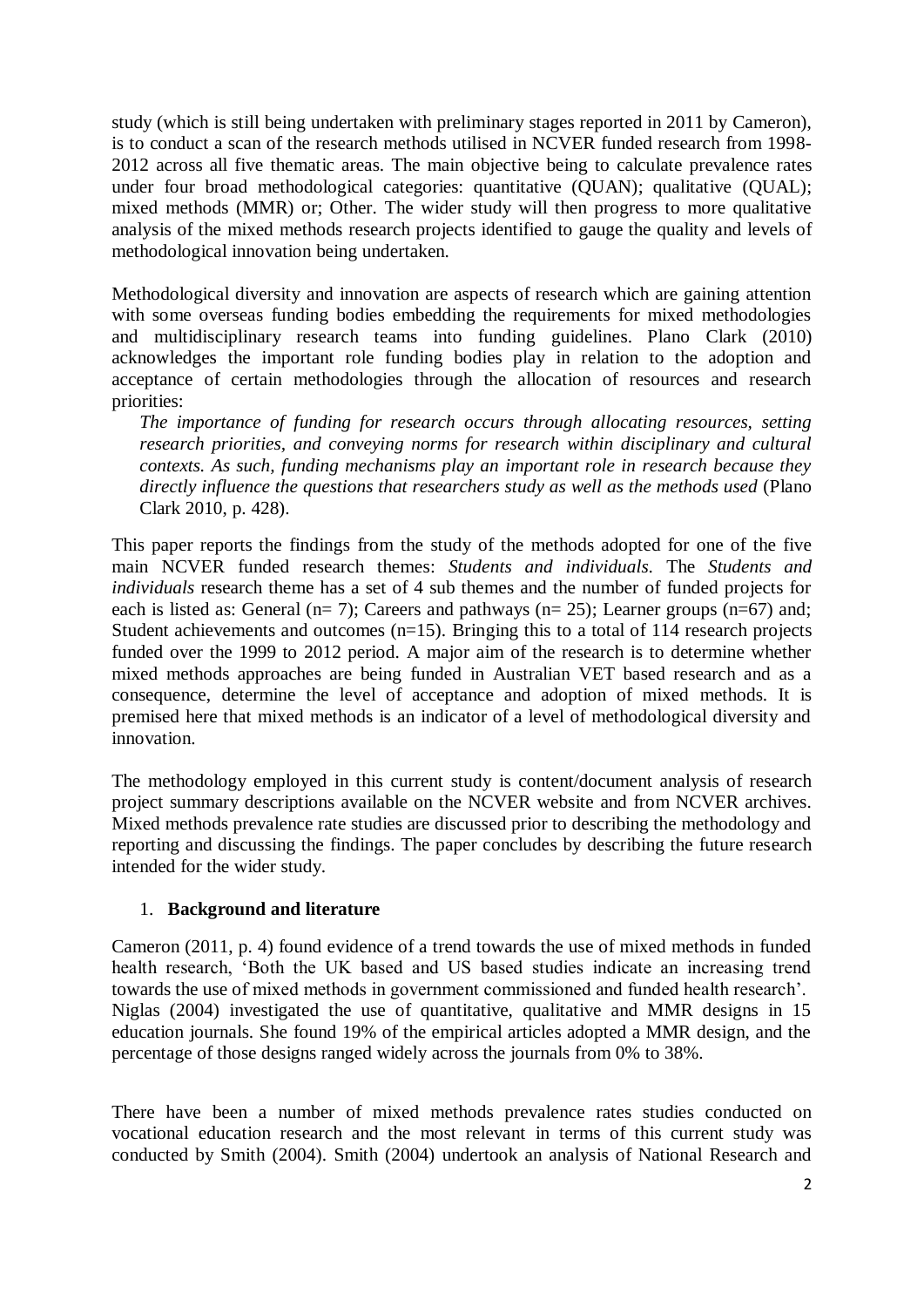Evaluation Committee (NREC) research projects managed by NCVER between1997-2000 and found that qualitative research dominated. Non empirical work (reviews of literature and research and new analysis of existing data sets) also featured strongly in the NREC program 1997-2000. Smith (2004, p. 208) noted 'increasingly important in NREC research has been the use of mixed methodologies'. Cameron (2010a) conducted a systematic review of publications from the Australian VET research community. The data sources included conferences papers from the 2007 and 2008 Australian Vocational Education and Training Research Association (AVETRA) conferences and journal articles from the *International Journal of Training Research* (IJTR) from 2003-2008. The study concluded that the number of monomethod (single quantitative or single qualitative) studies (78% of empirical studies) exceeded those utilising mixed methods (22% of empirical studies).

Cameron (2010b) undertook a similar study in the field of career development and analysed articles published in the *Australian Journal of Career Development* from 2004 to 2009. Cameron found that mixed methods approaches were used in 6 % of the empirical articles. 'If the empirical articles (non-conceptual) are examined then quantitative articles represent just over half of the articles (51%) followed by qualitative articles (43%) and mixed methods at 6%' (Cameron 2010b, p.60). As a consequence of these studies there is mounting evidence of the increasing utility of mixed method across education research. Nonetheless, the ranges of these studies are now at least five years old and so the data being presented here represents a more recent study even though the sample is funded research most of the studies cited above were on published research in academic journals. This study will complement the research undertaken by Smith (2004) and Cameron (2010a) and provide a fuller picture of the methodologies employed and in particular the prevalence of mixed methods in NCVER funded research.

The preliminary stages of the wider study were reported at the AVETRA Conference in 2011 and were focused upon NCVER funded research projects up to 2010 and applied a classification system of research approaches which included five types: qualitative; quantitative; mixed methods; conceptual or non-empirical and; other. The current study has now progressed beyond 2010 to include projects funded in 2011 and 2012 and is focused on one research theme: *Students and individuals.* The present study applies a more complex classification system based on the work of Teddlie and Tashakkorri (2003). The research question driving the present study is as follows:

*RQ1: What are the prevalence rates for monomethod, multimethod and mixed methods research approaches in NCVER funded research for the research theme: Students and individuals from 1992 to 2012?*

# **2. Methodology**

The approach adopted for this study is exploratory utilising content analysis of publically available secondary data sources. Content analysis is defined by Krippendorff (2013, p. 24) as 'a research technique for making replicable and valid inferences from texts (or other meaningful matter) to the contexts of their use'. The data sources for the analysis were accessed through the NCVER web site and included: web page content; NCVER funded publications including research reports and conference papers and; descriptions of research projects published on the NCVER web site. The content analysis involved categorising each research project as either: quantitative (QUAN); qualitative (QUAL); mixed methods (MMR) or; Other. Quantitative research is that which uses one or more quantitative data collection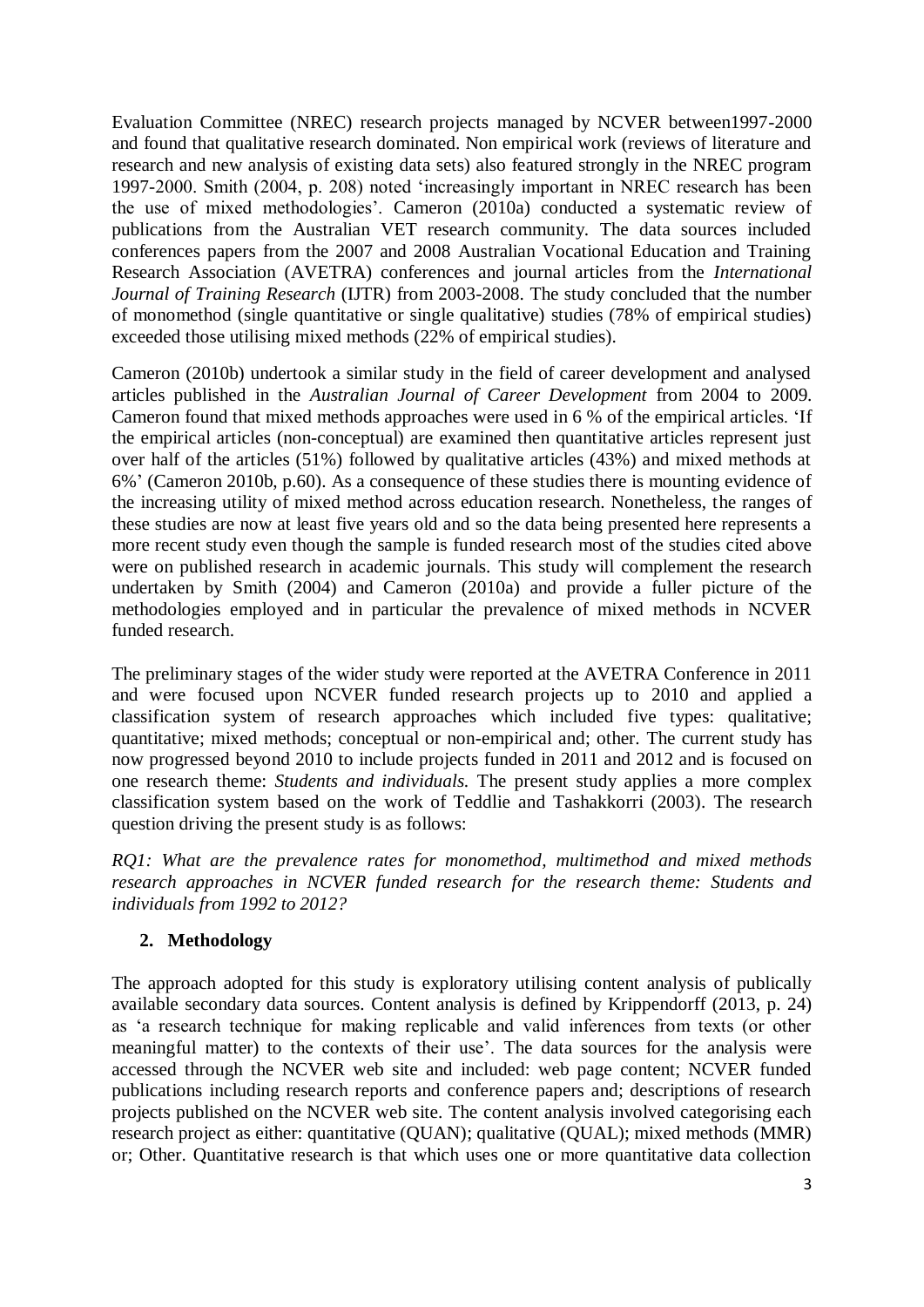methods and analysis techniques and where the data is in numerical form. Qualitative research is that which uses one or more qualitative data collection methods and analysis techniques with data mainly in textual form. Mixed methods research is that which uses a combination of quantitative and qualitative data collection methods and analysis techniques. The category of Other represents an array of approaches ranging from literature reviews, conceptual developments and new analysis of existing secondary data sets.

After the initial coding the qualitative and quantitative projects were further coded based on definitions of mono, multiple and mixed method research designs as defined by Teddlie and Tashakkorri (2003). These research projects were coded as either, quantitative monomethod (QT MONO), quantitative multimethods (QT MULTI), qualitative monomethod (QL MONO) or qualitative multimethods (QL MULTI). Those projects which did not provide enough information to undertake this further coding were left as either quantitative (QT) or qualitative (QL). Monomethods are studies which employ one data collection method. Multimethod research is defined as 'designs in which the research questions are answered by using two data collection procedures (e.g., participant observation and oral histories) or two research methods (e.g., ethnography and case study), each of which is from the same QUAL or QUAN tradition' (Tashakorri & Teddlie 2003, p. 11). Mixed method research (occurs in the methods stage of a study) and mixed model research (can occur in several stages of a study)' (Teddlie and Tashakkorri 2003, p. 11). Figure 1 provides a visual depiction of the definitional framework for the mixed and multi method research classifications.



# **Figure 1: Definitions of Multiple Method Research Designs**

*Source: Adapted from Teddlie and Tashakkori (2003).*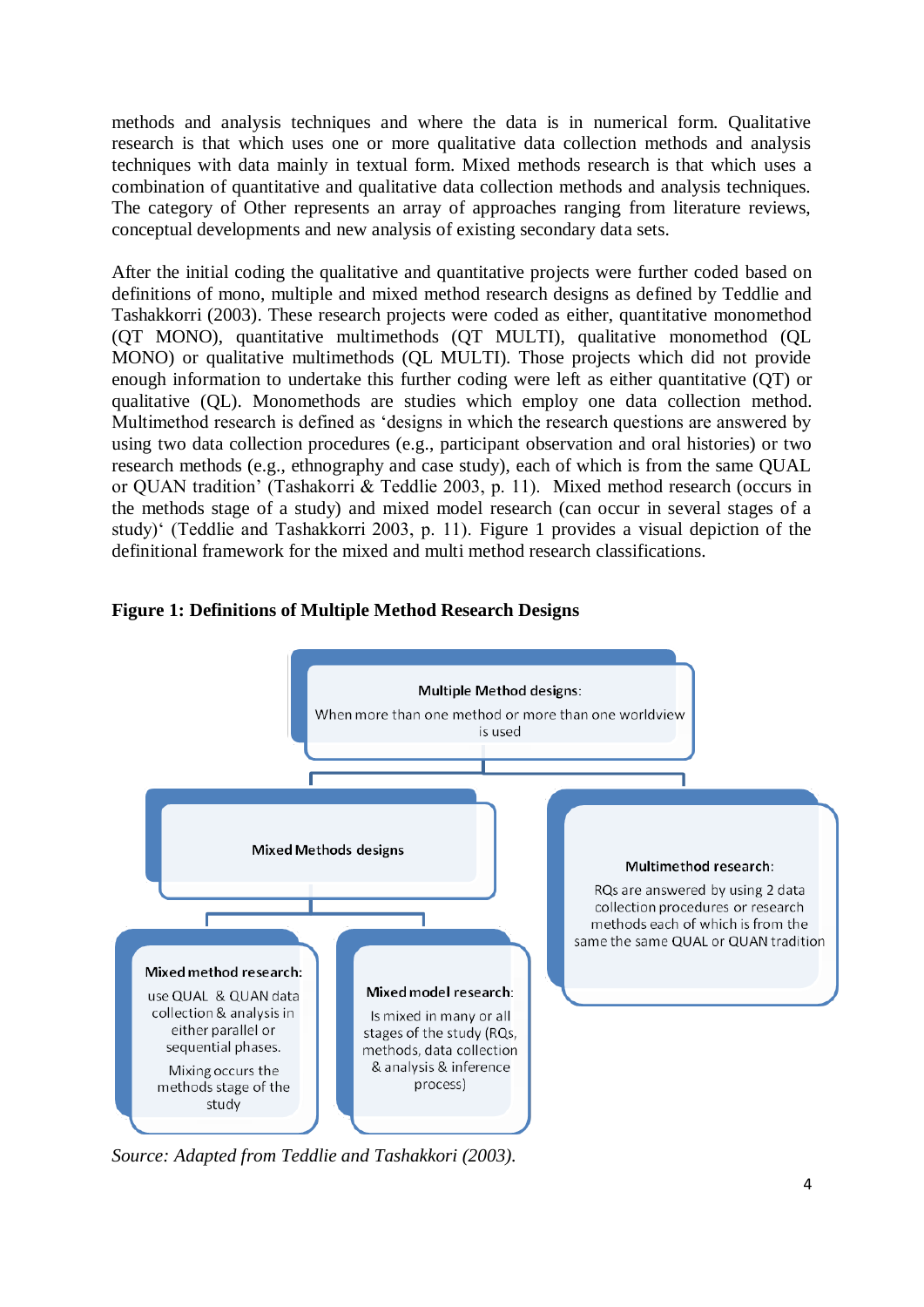Data was also collected on the principal researchers and includes basic demographic data such as: gender; organisational affiliation and; location of the research. Coding was undertaken manually and managed through excel spreadsheets. A limitation to this research is the fact the wider project is not due for completion until early to mid, 2014. The full analysis will not be completed at the time of writing this paper, and consequently, the focus here is on the findings from the present study of one of the five main NCVER research themes: *Students and individuals.*

#### **3.Findings and Discussion**

The following tables and figures provide descriptive statistics on funding under each main theme (n=5) and more detailed analysis of the research projects funded under the *Students and individuals* theme. Table 1 provides an overview of the total number of NCVER funded projects across all five research themes from 1988 to 2012. The focus of this paper is the study of projects funded under the *Students and individuals* theme which has received just under one third of the total funding (32%) for this period. The *Teaching and learning* and the *VET in context* themes have received approximately one fifth of the funding each followed by *Industry and employers* at 15.2% and *VET system* receiving the least funding at 12.1%. Table 1 also divides the projects across three classifications as documented on project details as either, In-House, Research Program or Managed Research Program. The majority of the funding is in the latter classification with approximately 10% In-House.

| <b>THEMES</b>          | <b>IN HOUSE</b> | <b>RESEARCH</b><br><b>PROGRAM</b> | <b>MANAGED</b><br><b>RESEARCH</b><br><b>PROGRAM</b> | <b>TOTAL</b>      |
|------------------------|-----------------|-----------------------------------|-----------------------------------------------------|-------------------|
| Students & Individuals | 10              | 6                                 | 98                                                  | 114<br>$(32.0\%)$ |
| Teaching & Learning    | 1               | 2                                 | 70                                                  | 73<br>(20.5%)     |
| <b>VET</b> in Context  | 14              | $\overline{2}$                    | 56                                                  | 72<br>(20.2%)     |
| Industry & Employers   | 11              | 2                                 | 41                                                  | 54<br>(15.2%)     |
| <b>VET System</b>      | 2               | 1                                 | 40                                                  | 43<br>$(12.1\%)$  |
| <b>TOTAL</b>           | 38<br>(10.7%)   | 13<br>(3.6%)                      | 305<br>(85.7%)                                      | 356<br>(100%)     |

#### **Table 1: Frequencies of Research Project Types Funded 1988-2012**

Table 2 provides a breakdown of the number of research projects funded under the *Students and individuals* theme. The Level 2 sub theme with the highest number of research projects is *Learner groups* followed by *Careers and pathways*. The number of research projects funded under the *Learner groups* level 2 sub theme is substantial and represents 59% of the funding under this major theme.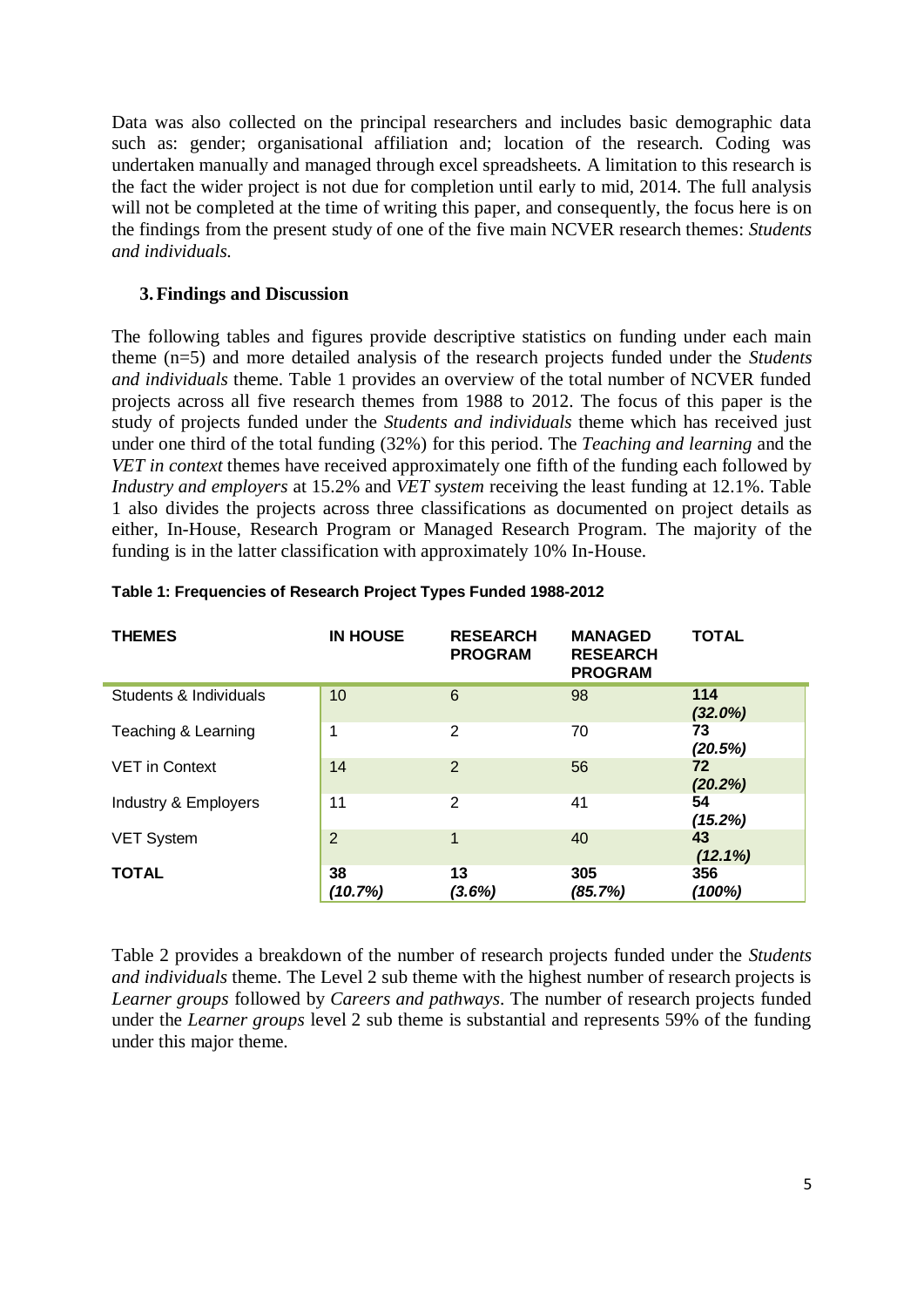| Level 2 sub theme                 | <b>Frequency</b> | <b>Percent</b> |
|-----------------------------------|------------------|----------------|
| Learner groups                    | 67               | 59%            |
| Careers and pathways              | 25               | 22%            |
| Student achievements and outcomes | 15               | 13%            |
| General                           |                  | 6%             |
| <b>TOTAL</b>                      | 114              | 100%           |

#### **Table 2: Frequency of funding for** *Students and individuals* **sub themes**

Table 3 provides a more detailed breakdown of the research projects funded under the *Students and individuals* theme. There appears to be a large number of projects funded in the years 2003 to 2006. The *General* and *Student achievements and outcomes* level 2 sub themes last received funding in 2009 with ten In-House projects funded up until 2012.

| <b>Sub Theme</b>                     | <b>Projects</b> | <b>Year commenced</b>                                                                |                                                                  | <b>Type</b>                                             |
|--------------------------------------|-----------------|--------------------------------------------------------------------------------------|------------------------------------------------------------------|---------------------------------------------------------|
| General                              | $\overline{7}$  | 2003(1)<br>2007(2)<br>2008(2)<br>2009(2)                                             |                                                                  | In-house $(1)$<br>Res Prog (2)<br>M R Prog $(4)$        |
| Careers and pathways                 | 25              | 2003(2)<br>2004(6)<br>2006(6)<br>2008(2)<br>2009(3)<br>2010(1)<br>2011(4)<br>2012(1) |                                                                  | In-house (3)<br>M R Prog (21)<br>Res Prog (1)           |
| Learner groups                       | 67              | 1999(1)<br>2000(1)<br>2001(3)<br>2003(13)<br>2004 (11)<br>2005(10)<br>2006(7)        | 2007(3)<br>2008(3)<br>2009(6)<br>2010(2)<br>2011(5)<br>2012(2)   | In-house $(3)$<br>Res Prog (3)<br>M R Prog $(61)$       |
| Student achievements and<br>outcomes | 15              | 1999(1)<br>2001(2)<br>2003(2)<br>2004(3)<br>2005(1)<br>2006 (5)<br>2009(1)           |                                                                  | In-house $(3)$<br>M R Prog (12)                         |
| <b>TOTAL</b>                         | 114             | 1999(2)<br>2000(1)<br>2001(5)<br>2003 (18)<br>2004 (20)<br>2005 (11)<br>2006 (18)    | 2007(5)<br>2008(7)<br>2009 (12)<br>2010(3)<br>2011(9)<br>2012(3) | In-house $(10)$<br>Res Prog (6)<br><b>M R Prog (98)</b> |

#### **Table 3: Details of research projects for** *Students and individuals* **research theme**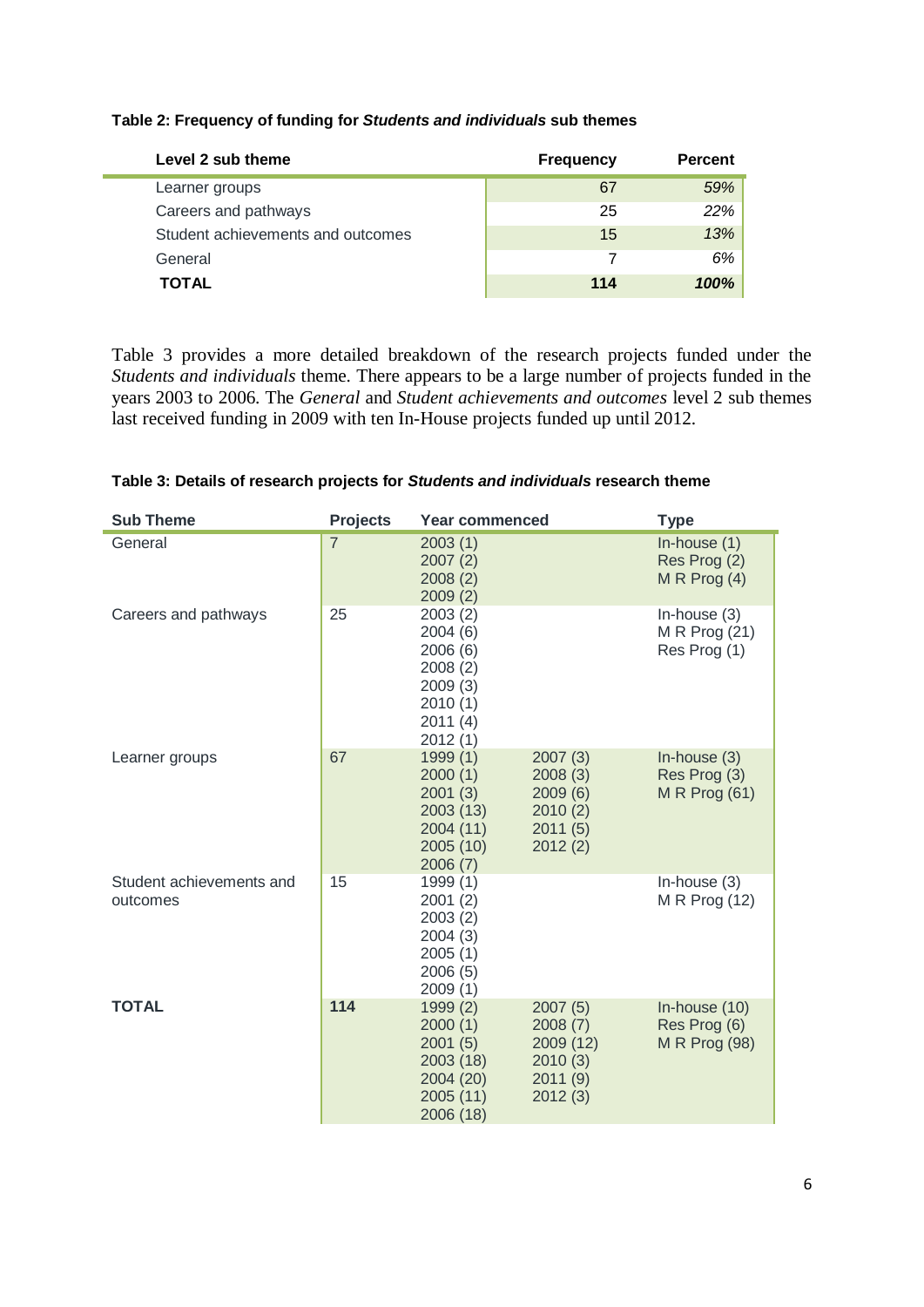Figure 2 provides a breakdown of the percent of projects using the first level of classification for research approach. Qualitative research is the largest group with just under one third (32%). Quantitative approaches represents 21% followed by mixed at 15%. Almost a quarter of the projects have been coded as Other.

#### **Figure 2: Percentage of research approaches**



Table 4 presents data from the second level of classification of those projects using qualitative and quantitative approaches.

| <b>METHOD</b>   | <b>TOTAL</b> | Percentage |  |  |
|-----------------|--------------|------------|--|--|
| QT              | 8            | 21.1%      |  |  |
| QT MONO         | 16           |            |  |  |
| QT-MULTI        | 0            |            |  |  |
| QL              | 5            | 31.6%      |  |  |
| <b>QL MONO</b>  | 15           |            |  |  |
| <b>QL MULTI</b> | 16           |            |  |  |
| <b>MIXED</b>    | 17           | 14.9%      |  |  |
| <b>OTHER</b>    | 26           | 22.8%      |  |  |
| <b>NO INFO</b>  | 11           | 9.6%       |  |  |
| <b>TOTAL</b>    | 114          | 100%       |  |  |

**Table 4 Percentage of research approaches**

The data indicates that qualitative approaches are the most popular in this research theme at just under one third (32%) followed by Other (23%) and quantitative methods (21%). Mixed methods approaches represented 15% of the approaches utilised in this theme. This is slightly lower than the percent of mixed methods found in the Niglas (2004) and Cameron (2010a) mixed methods prevalence rate studies.

Table 5 lists the research projects which have utilised mixed methods. The mixed methods movement is relatively new and its popularity has gained in momentum since 2003 with the publication of the first edition of the *Handbook of Mixed Methods in Social & Behavioral*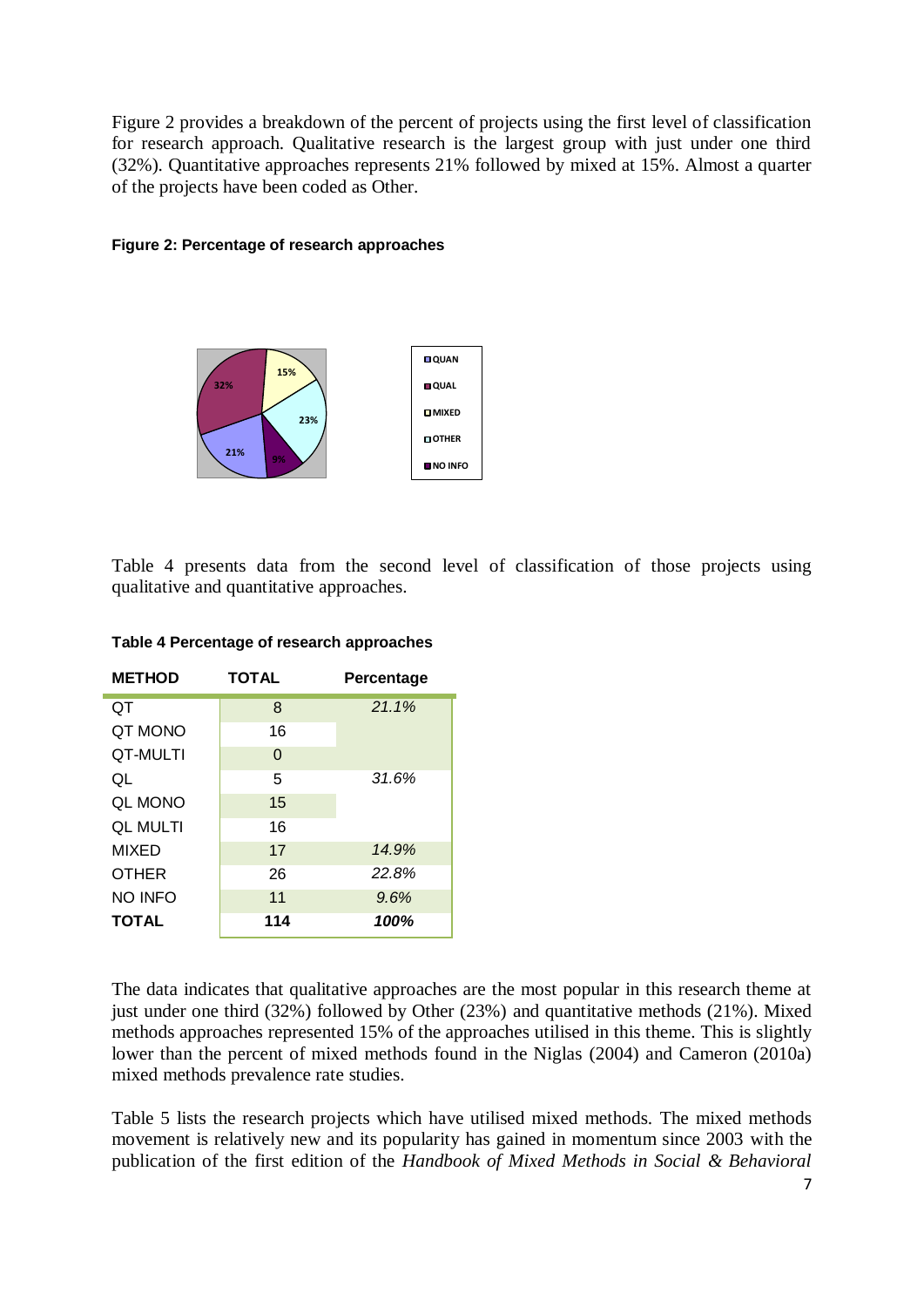*Research,* edited by Tashakkori and Teddlie (2003). Nonetheless, two mixed methods projects were funded in each of the following years: 2004, 2006 and 2008 and three projects funded in 2005 used mixed methods. In 2011 five funded projects utilised mixed methods which represents over a half the projects funded for that year (n=9).

#### **Table 5: Projects utilising mixed methods**

| <b>ITEM</b> | <b>TITLE</b>                                                                                               | <b>YR</b> | <b>SUBTHEME</b>                               |
|-------------|------------------------------------------------------------------------------------------------------------|-----------|-----------------------------------------------|
| 10326       | What choice? An evaluation of career development services for<br>young people                              | 2004      | Careers & pathways                            |
| 10330       | Vocational education and training provision and recidivism in<br>Queensland correctional institutions      | 2004      | Learner Groups                                |
| 10365       | Community adult language, literacy and numeracy provision in<br>Australia: Diverse approaches and outcomes | 2005      | <b>Students</b><br>Achievements &<br>outcomes |
| 10365       | Community adult language, literacy and numeracy provision in<br>Australia: Diverse approaches and outcomes | 2005      | Learner Groups                                |
| 10357       | Men's sheds in Australia: Learning through community contexts                                              | 2005      | <b>Learner Groups</b>                         |
| 10367       | Complex not simple: The VET pathways from welfare to work                                                  | 2006      | Careers & pathways                            |
| 10367       | Complex not simple: The VET pathways from welfare to work                                                  | 2006      | <b>Learner Groups</b>                         |
| 10405       | Enhancing future productivity: The interdependence of workers,<br>employers and VET                        | 2008      | General                                       |
| 10404       | Low paid workers and VET: Increasing VET participation amongst<br>lower paid workers over the life-cycle   | 2008      | General                                       |
| 10438       | Understanding the psychological contract in apprenticeships and<br>traineeships to improve retention       | 2009      | Learner Groups                                |
| 10459       | Access to tertiary education for rural Australians                                                         | 2011      | Careers & pathways                            |
| 10464       | An analysis of effective pathways from VET to higher education                                             | 2011      | Careers & pathways                            |
| 10460       | Vocational education among indigenous students and the choice of<br>pathways                               | 2011      | <b>Learner Groups</b>                         |
| 10454       | Vocations: the link between post-compulsory education and the<br>labour market                             | 2011      | Careers & pathways                            |
| 10457       | Social & economic outcomes for apprentices & trainees with<br>disability                                   | 2011      | <b>Learner Groups</b>                         |
| 10465       | Hurdling the great divide: Investigating enabling factors in AQF 5, 6<br>7 transitions                     | 2011      | Learner Groups                                |

Table 6 provides greater detail as to the breakdown of methods used across the four level 2 sub themes and the gender of the principal researcher. Data on the gender of all researchers was not able to be collected as only the principal researcher was listed on the documentation analysed.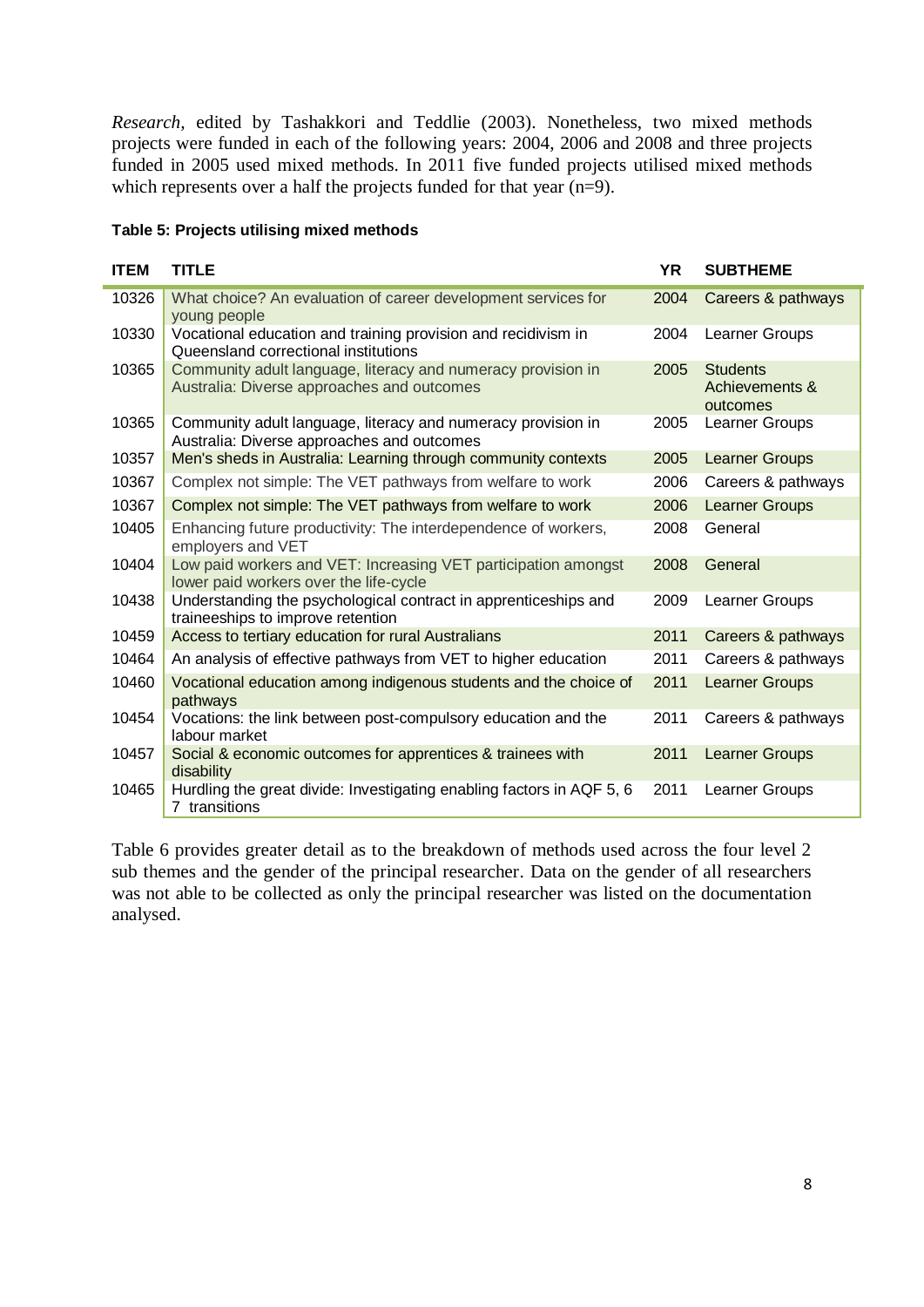| Level 2 theme                                  | <b>Projects</b> | <b>Gender of PR</b>                                        | Approach                                                                           |
|------------------------------------------------|-----------------|------------------------------------------------------------|------------------------------------------------------------------------------------|
| General                                        | $\overline{7}$  | 3 Female<br>4 Male                                         | QUANT (4)<br>QUAL (1)<br>MMR(2)                                                    |
| Careers and<br>pathways                        | 25              | 11 Female<br>14 Male                                       | QUANT (4)<br>QUAL (7)<br>MMR(6)<br>Other (6)<br>Not Stated (2)                     |
| Learner groups                                 | 67              | 32 Female<br>33 Male                                       | QUANT (11)<br><b>QUAL (25)</b><br>MMR(8)<br>Other $(15)$<br>Not Stated (8)         |
| <b>Student</b><br>achievements<br>and outcomes | 15              | 3 Female<br>12 Male                                        | QUANT <sub>(5)</sub><br>QUAL (3)<br>MMR(1)<br>Other (5)<br>Not Stated (1)          |
| <b>TOTAL</b>                                   | 114             | 49 Female<br>43%<br>62 Male<br>54%<br><b>Unknown</b><br>5% | QUANT (24)<br><b>QUAL (36)</b><br><b>MMR (17)</b><br>Other (26)<br>Not Stated (11) |

**Table 6: Gender and methodological approach for** *Students and individuals* **research theme projects (1999-2012)**

Qualitative approaches dominate the *Learner groups* sub them which is the largest sub theme in terms of funded projects. In relation to the gender of the principal researcher, females represent 43% and males 54%. The gender of researchers awarded research grants is an important line of inquiry and one which the Australian Research Council (ARC) undertakes regularly on the research funded through the Australian Research Council (ARC). The research undertaken on applicants for ARC Discovery Project grants from 2001-2009 there was a gender imbalance in the success rate for early career researchers (ECRs) and a long lag time for female researcher success in terms of ARC funding when compared to males. 'Of further concern has been the trend that female researchers within the ECR cohort have been significantly less successful than male ECRs, and significantly less successful than male researchers overall' (ARC, 2010, p.14). The ARC study found that female researchers perform similarly to their male counterparts 15 years out from being awarded their PhD and that the numbers of female researchers is small:

*Although retention rates for female researchers is generally poor, for those that remain in a research career, success rates improve until a point 15 years from PhD and from then on females achieve very similar levels of success as males. At this point however the total number of female researchers is small* (ARC, 2010, p. 15)*.*

#### *Completion of the wider study*

The wider study will complete the same types of analysis for the remaining four research themes and in addition will conduct further analysis on the identified mixed methods papers in each research theme. This analysis will involve applying the extended mixed methods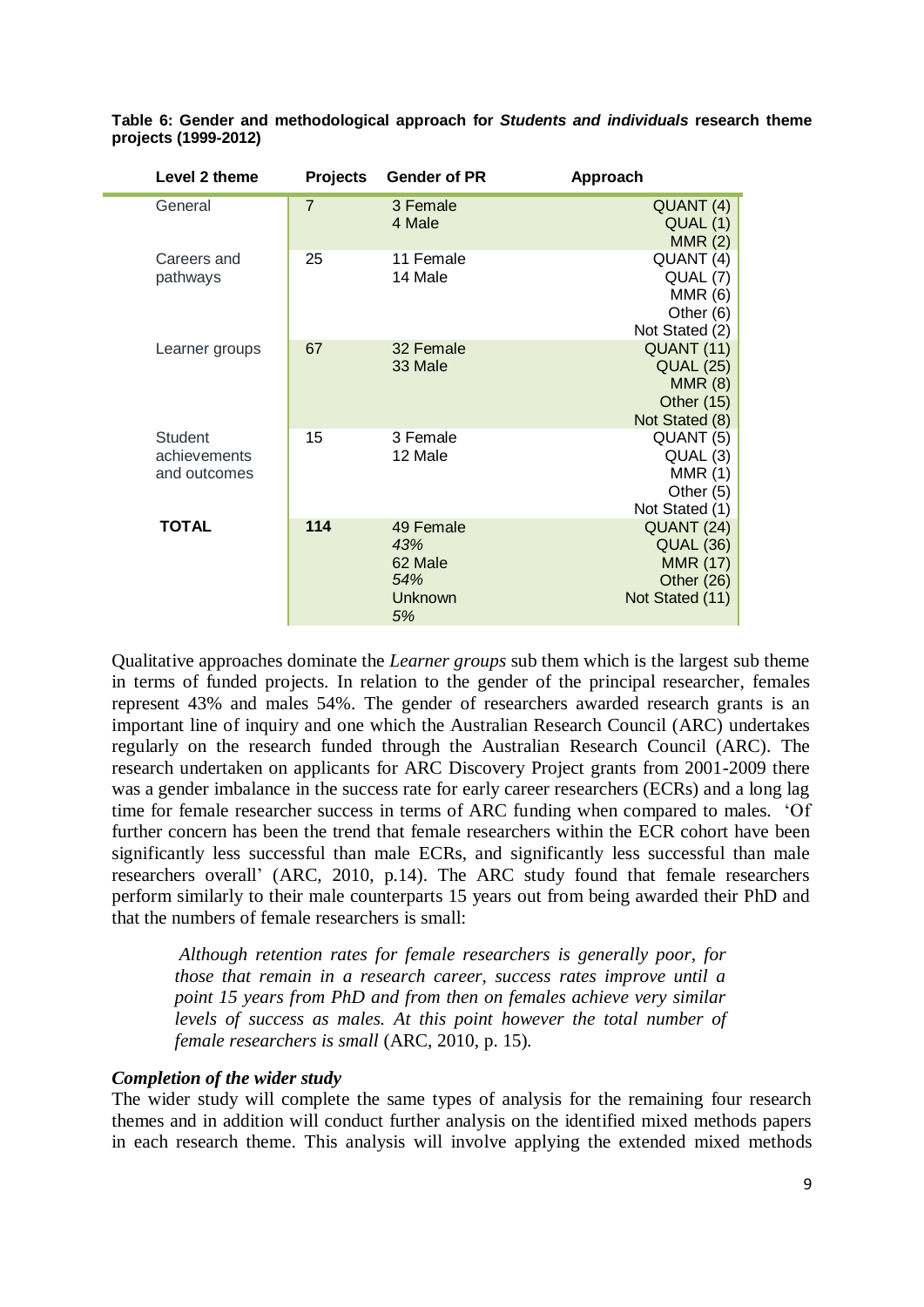notation system developed by Cameron (2012) and evaluation of each project using the mixed methods classification tool designed by the Hurmerinta-Peltomaki and Nummela (2006). The number of mixed methods research projects for each theme has been calculated as follows: S*tudents and individuals (n=17)*; *Teaching and learning (n=6)*; *Industry and employers (n=16)*; *VET system (n=7)* and; *VET in context (n=3)*. A total of 49 mixed methods research projects have been identified.

# **4. Conclusion**

The NCVER funded research under the main research theme: *Students and individuals* from in the past 14 years (1992-2012) has been analysed in terms of frequencies of funded projects across the level 2 sub themes. The dominant methodological approach appears to be qualitative  $(31.6\%)$ , followed by quantitative  $(21.1\%)$  and then mixed methods  $(14.9\%)$ . If the quantitative and qualitative methods are broken down into mono and multiple method approaches then qualitative multimethods (QL MULTI) and quantitative monomethods (QT MONO) are the most frequently utilised. An area of further inquiry would be to examine the QT monomethod studies to see what proportion are using secondary or primary data and if the secondary data is from one of the NCVER data collections.

Further analysis and a deeper investigation into the methods utilised and in particular the use of mixed methods is planned. As noted by Plano Clark (2010) this type of analysis or mixed methods prevalence studies provides evidence of the prevalence and adoption of mixed methods across a discipline or broader field of inquiry and may be an indicator of either the research funding inhibitor or stimulus effect on mixed methods referred to by Creswell (2010).

The purpose of this study has been the exploration of the level of acceptance and adoption of mixed methods in NCVER funded research for this particular research theme. The methodological preferences of funded research can provide valuable insights into the levels of methodological innovation being practiced in relation to VET student issues and phenomenon identified as needing investigation by NCVER and active VET-based researchers and practitioners. The data also indicates the openness of NCVER to fund emergent methodological approaches and the level of methodological innovation or otherwise within the broad quantitative and qualitative methodological approaches and across them through the use of mixed methods.

# **Acknowledgements**

The author would like to thank and acknowledge the assistance provided from NCVER staff, notably Phil Loveder, Jeanne MacKenzie and NCVER IT staff for their assistance in providing the archived web content required to complete the research commenced in October 2010.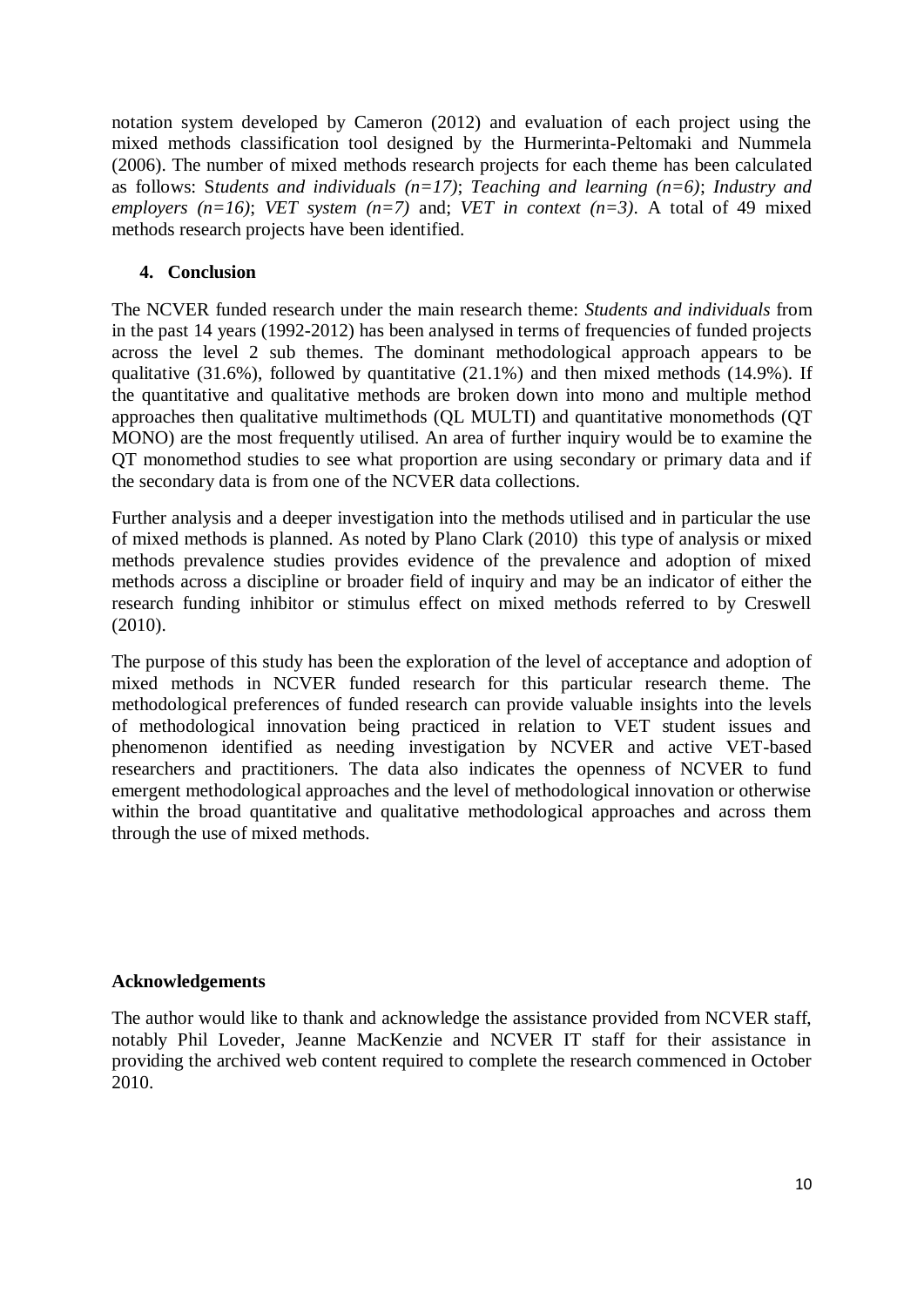### **References**

Australian Research Council. (2010). ARC Discovery Program Consultation Paper, Accessed 21 February 2010, [http://www.arc.gov.au/ncgp/dp/dp\\_consultation.htm](http://www.arc.gov.au/ncgp/dp/dp_consultation.htm)

Cameron, R. (2010a). Mixed Methods in VET Research: Usage and quality. International Journal of Training Research, 8:1, June, 25-39.

Cameron, R. (2010b). 'Is Mixed Methods Used in Australian Career Development Research?', Australian Journal of Career Development ,19:3, Spring, 53-67.

Cameron, R. (2011). 'A Methodological Scan of NCVER Funded Research 1992-2010 '**,** *14th Annual AVETRA Conference Research in VET: Janus- Reflecting Back, Projecting Forward* , AVETRA, Melbourne, 27-29 April.

Cameron, R. (2012). 'Applying the newly developed Extended Mixed Methods Research (MMR) Notation System', British Academy of Management 2012 Conference,  $11-13<sup>th</sup>$ September, Cardiff, Wales, 2012.

Creswell, J.W. (2010). Mapping the developing landscape of mixed methods research in Tashakkori, A. and C. Teddlie (2010).Sage Handbook of Mixed Methods in Social & Behavioral Research, 45-68.

Creswell, J.W. and Plano Clark, V.L. (2007). Designing and Conducting Mixed Methods Research, Sage, Thousand Oaks, CA.

DEST. (2006). Review of the National Centre for Vocational Education Research Ltd Research and Statistical Services Report, Department Education, Science and Training, Australian Government, Canberra. Accessed 20 January 2011, [http://www.dest.gov.au/NR/rdonlyres/768AFEFA-743A-4D15-A901-](http://www.dest.gov.au/NR/rdonlyres/768AFEFA-743A-4D15-A901-1C7C9AFA5684/10594/NCVER_final.pdf) [1C7C9AFA5684/10594/NCVER\\_final.pdf](http://www.dest.gov.au/NR/rdonlyres/768AFEFA-743A-4D15-A901-1C7C9AFA5684/10594/NCVER_final.pdf)

Hurmerinta-Peltomaki, L. and Nummela, N. (2006). 'Mixed methods in International Business Research: A Value-added Perspective', Management International Review, 46:4, 439-459.

Krippendorff, K. (2013). Content Analysis: An Introduction to its methodology,  $(3^{rd}$  ed.), Sage, Thousand Oakes, CA.

Niglas, K. (2004). The combined use of qualitative and quantitative methods in educational research. Unpublished doctoral dissertation, Tallinn Pedagogical University, Tallinn, Estonia.

O'Cathain, A, Murphy, E., & Nicholl, J. (2007a). Integration and publications as indicators of "yield" from mixed methods studies. Journal of Mixed Methods Research, 1, 147-163.

O'Cathain, A, E. Murphy, & Nicholl, J. (2007b). Why, and how, mixed methods research is undertaken in health services research in England: A mixed methods study. BMC Health Services Research 7:85.

Plano Clark, V. (2010). The adoption and practice of mixed methods in: U.S Trends in federally funded health-related research, Qualitative Inquiry, 16: 428-440.